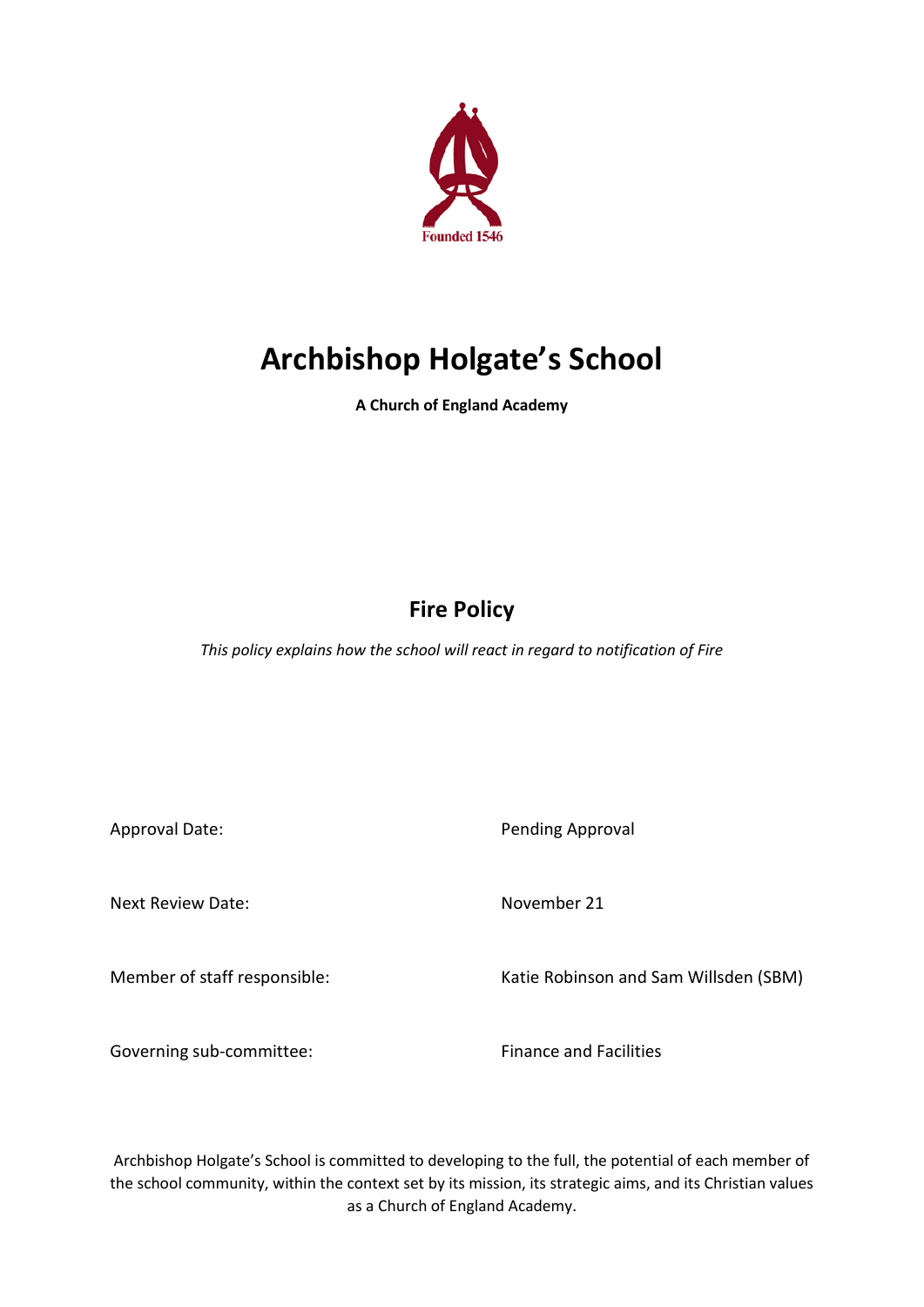# **1. Introduction**

The Regulatory Reform (Fire Safety) Order 2005 (FSO) places duties on "responsible persons" within Archbishop Holgate's School to:

- Assess the risks posed by fire to the health and safety of staff and pupils and to anyone else who may be affected by their activities
- Eliminate those risks, so far as reasonably practicable, or to otherwise reduce those risks to a tolerable level.

In Archbishop Holgate's School the "responsible person", as defined by the FSO, will be the Head Teacher, the Local Governing Body and Pathfinder Multi Academy Trust. On a day-today basis, the responsibility for ensuring that these duties are undertaken will be delegated to individuals within the School.

# **2. Policy Statement**

Archbishop Holgate's School recognises and acknowledges its responsibility to take general precautions to protect the safety, so far as reasonably practicable, of its staff and pupils and anyone else potentially affected by its undertaking, against fire, dangerous substances which could give rise to fire and the effects of fire.

# **3. Policy Objectives**

The objectives of this policy are to ensure, so far as reasonably practicable, that:

- Roles, responsibilities and accountabilities are clearly defined and understood in order to secure fire safety and compliance with relevant legislation
- One or more competent persons is appointed to provide fire safety advice
- Risks from fire, or from dangerous substances which could lead to a fire, are assessed and control measures are implemented to either eliminate risk or to reduce residual risk to a tolerable level
- Measures are devised and implemented to ensure that satisfactory procedures are in place to reduce risks to persons in the event of a fire and that all persons affected are able to reach a place of safety in the event of an emergency
- Any aspect of the school premises and any equipment provided in connection with assuring fire safety is maintained, by a competent person, in a fit and efficient state, in efficient working order and in good repair
- All members of staff, including contractors and visitors, are provided with clear and relevant information regarding fire risks and measures taken to prevent fires occurring or to mitigate against the consequences of fire
- Staff are provided with appropriate information, instruction and training at appropriate intervals about the fire precautions in place at the School
- The School will liaise with relevant statutory authorities as required by the FSO and any other relevant statutory provisions.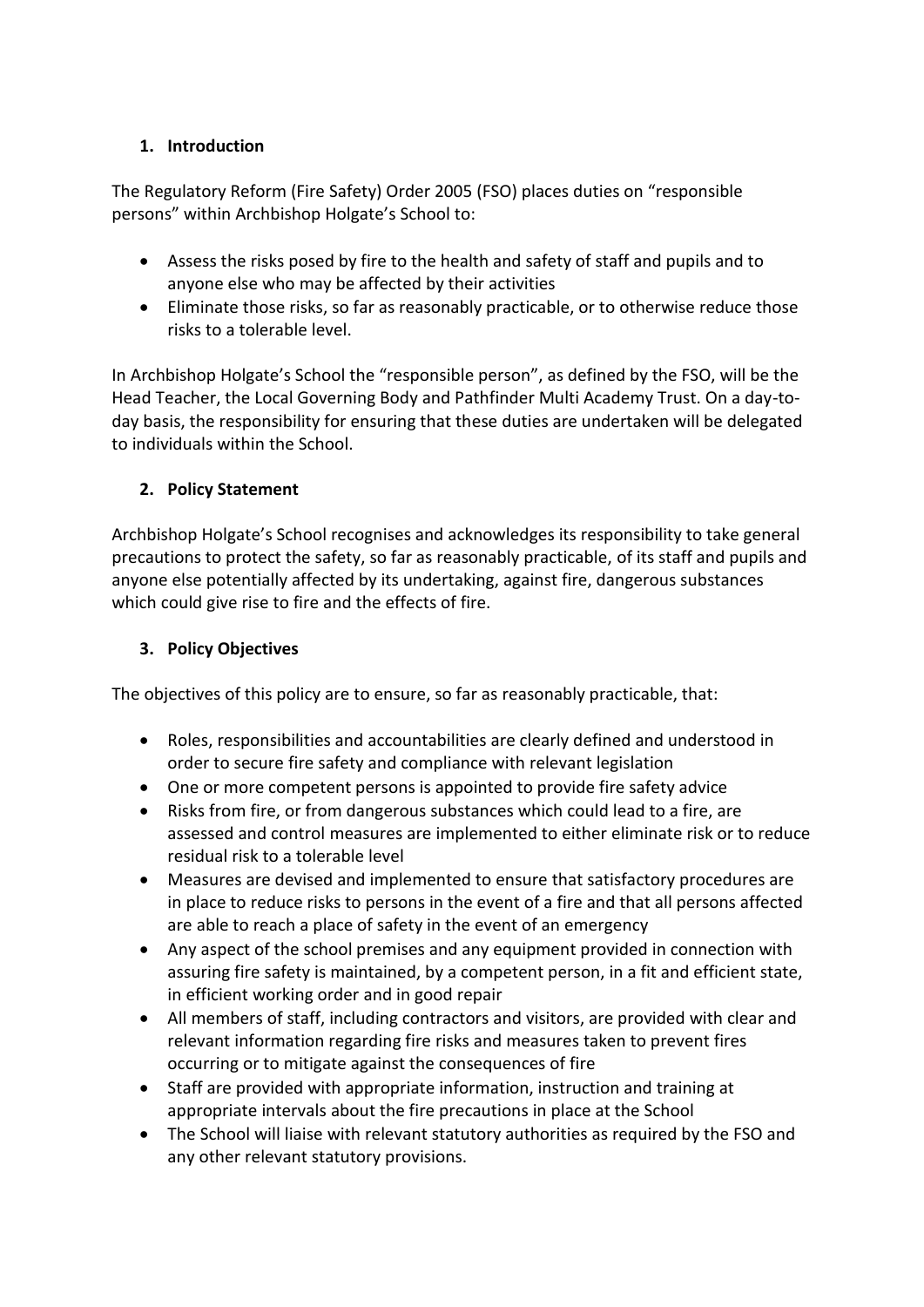# **4. Organisational Responsibilities**

# **The Governing Body will ensure that:**

- Adequate resources are made available to enable the School to fulfil their duties under the FSO
- The fire safety policy and statutory requirements are monitored and reviewed on an annual basis.

# **The Head Teacher will ensure that:**

- Fire risk assessments are undertaken on an annual basis and that significant findings are properly addressed and suitable control measures implemented in accordance with the principles of control defined in the FSO.
- All premises features (e.g. structural components, fire doors, partitions etc.) and equipment provided in connection with assuring fire safety is maintained, by a competent person, in a fit and efficient state, in efficient working order and in good repair
- All new and refurbished areas are so designed to ensure compliance with this policy and the requirements of any relevant fire-safety legislation
- Proper liaison takes place, as applicable, with other responsible persons, e.g. contractors, to ensure that they are aware of the School's fire safety policy and procedures
- Where relevant, construction contractors engaged undertake a fire risk assessment before commencing works on site
- Relevant statutory bodies are consulted on matters of fire safety as and when necessary
- Appropriate fire safety information, instruction and training is made available to all staff falling under their control
- Sufficient numbers of people are appointed as fire wardens for all areas occupied by the school

The nominated fire wardens are:

The senior leadership team The site team School Business Managers Heads PA Any available trained member of staff

• All staff, visitors and contractors falling under their control comply with the requirements of the fire safety policy.

Teaching and non-teaching staff will be responsible for ensuring that:

• Staff and visitors sign out of the building when leaving during the school day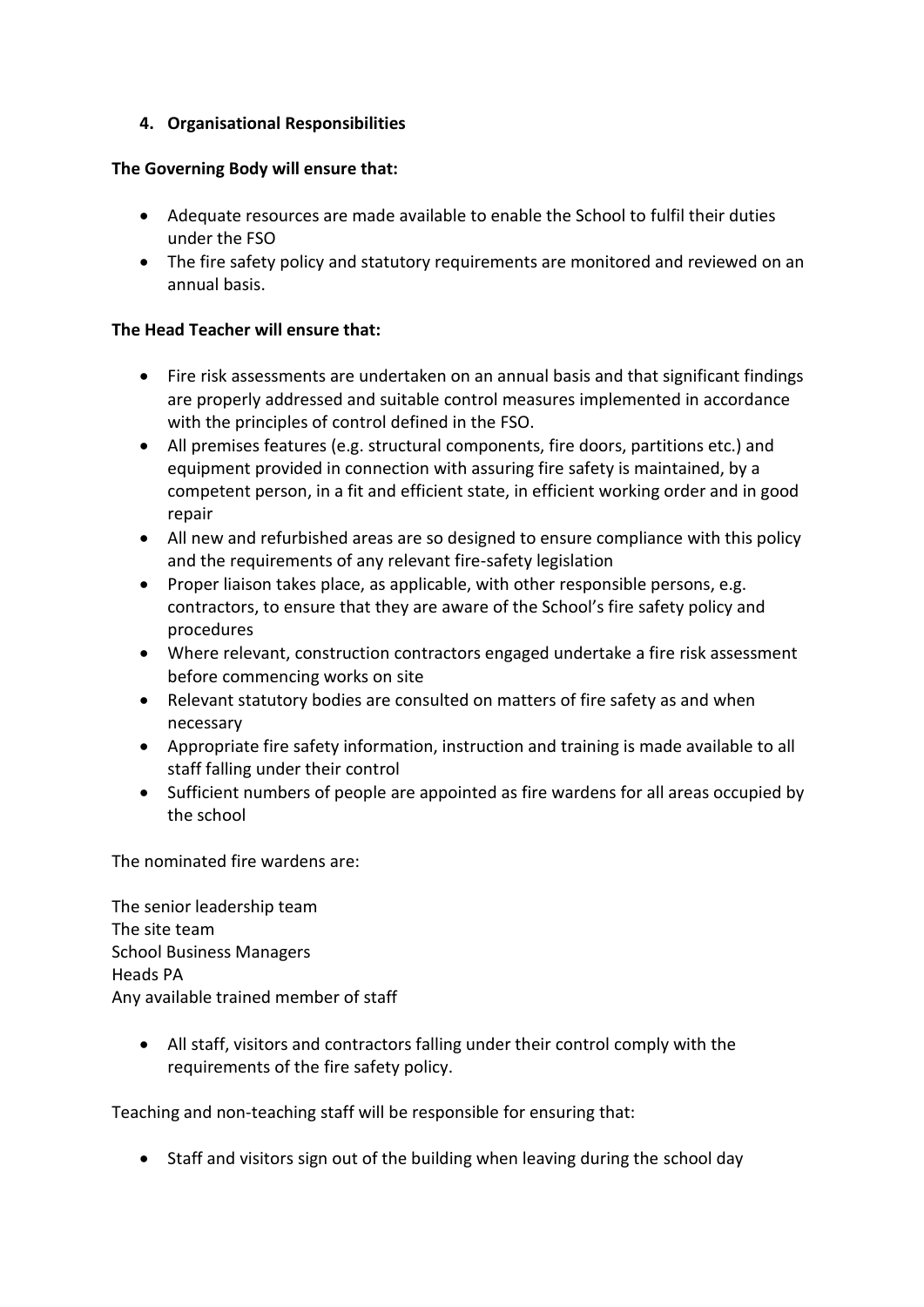- All activities and processes falling under their control are assessed for fire safety and suitable control measures implemented in accordance with the principles of control defined in the FSO
- All adults falling under their control are given training and instruction in fire safety matters commensurate with their activities
- All staff, visitors and contractors falling under their control comply with the requirements of the fire safety policy
- They observe all instructions, information and training intended to secure fire safety
- They co-operate with the school on matters of fire safety
- They do not interfere with any building fabric or equipment provided in connection with assuring fire safety
- They report any obvious defects or short-comings in school fire safety arrangements or procedures either verbally or using the EVERY computer software system.

The Site Manager will be responsible for ensuring that:

• All testing of fire safety equipment is carried out within the appropriate timescales and results of that testing is recorded in the appropriate section of the fire safety log book.

Contractors are required to:

- Sign in at reception, before commencing work on the premises, and sign out as they leave the premises
- Assess the fire safety risks arising from their works / activities and implement control measures in accordance with the principles of control defined in the FSO
- Co-operate with the School on all matters of fire safety
- Ensure that they and all staff falling under their control have received appropriate information, instruction and training to enable them to comply with this policy and the School's evacuation arrangements.
- Obey all instructions relating to fire safety given by authorised members of the School.

NB. Failure to comply with the requirements of this policy could result in the contractor being asked to leave site and removal from the list of approved suppliers / contractors.

External organisations that use the school are required to:

- Assess the fire safety risks arising from their works / activities and implement control measures in accordance with the principles of control defined in the FSO
- Ensure that they and all staff falling under their control have received appropriate information, instruction and training to enable them to comply with this policy and the School's evacuation arrangements.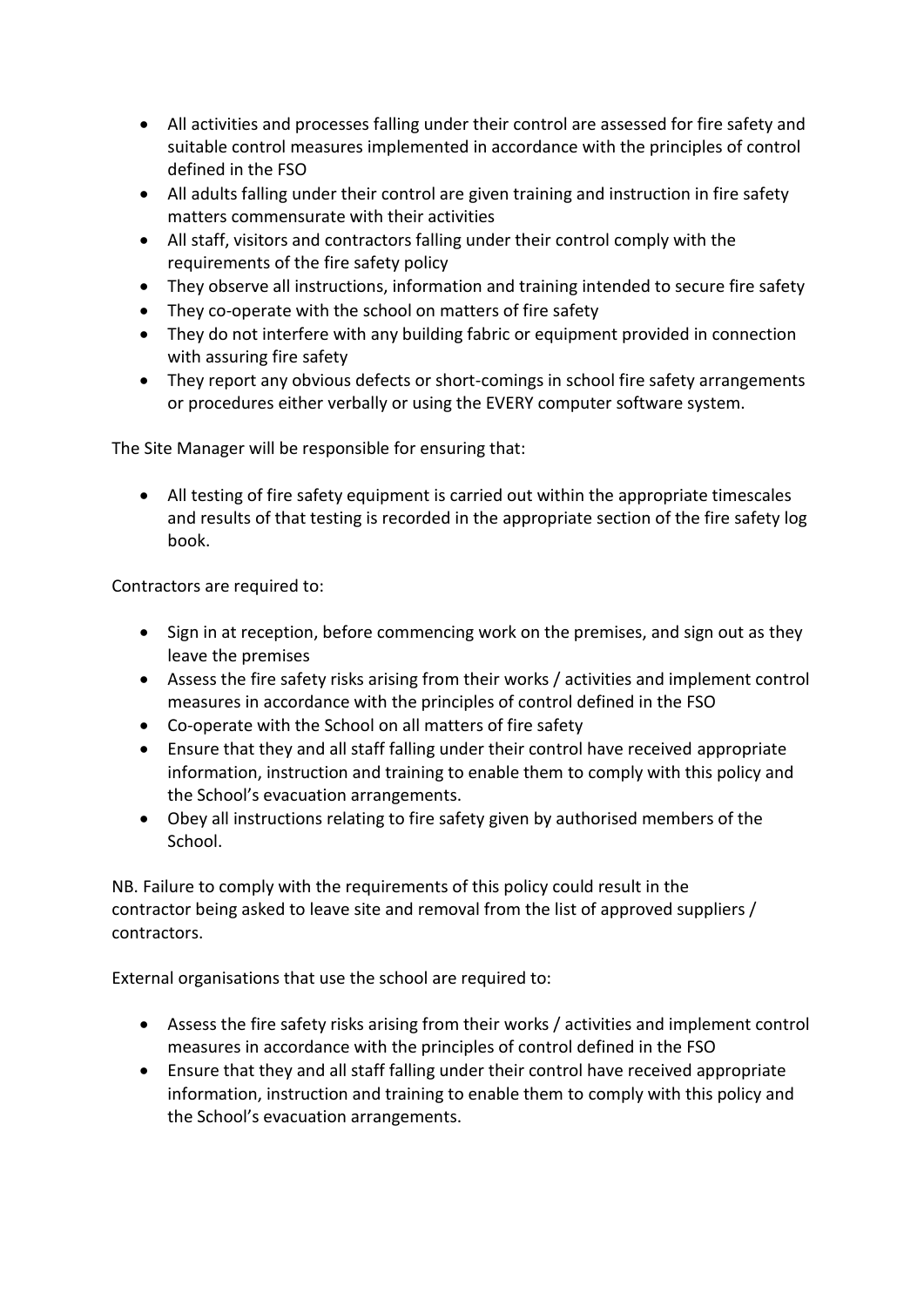5. Health and Safety File and Fire Log Book – now Every Compliance.

The Health and Safety File and Fire Log Book contains sections detailing inspections, testing and maintenance of all fire safety measures as well as the fire safety training programme. It also provides detailed plans of the school and the position of relevant fire safety measures.

The Health and Safety File is kept in the Site Manager's office. The file may be removed from the office at any time but must be returned immediately after the purpose for which it was removed has ceased.

The Health and Safety Log Book contains historic information recorded before the implementation of the Every Compliance System.

6. Inspection, Maintenance, Testing and Training Requirements

# Training of Staff

All staff should receive fire awareness training including the catering staff on an annual basis during the training days in September of each academic year.

The training will include the following information:

- The location of escape routes, exit doors and the method of opening these
- The method of raising the alarm
- Actions to be taken on hearing the alarm
- Evacuation Procedure
- Fire hazards posed by sources of heat
- The correct storage of combustible materials and flammable liquids
- Staff responsibilities defined within the Fire Safety Policy.

The fire wardens have been trained to operate the fire extinguishers which are provided within the building.

Copies of training certificates issued to staff are kept in the staff files.

# **Fire Drill**

A fire drill will be conducted at least every term. The date and results of each fire drill are entered on to the Every system.

# **Fire Safety Inspections**

A full Fire Safety Inspection is to be carried out each term by the Trust Estate Manager, Site Manager and School Business Manager. This inspection includes a visual inspection to ensure that all electrical equipment, cooking equipment and other sources of ignition appear to be in a satisfactory condition and free from hazard.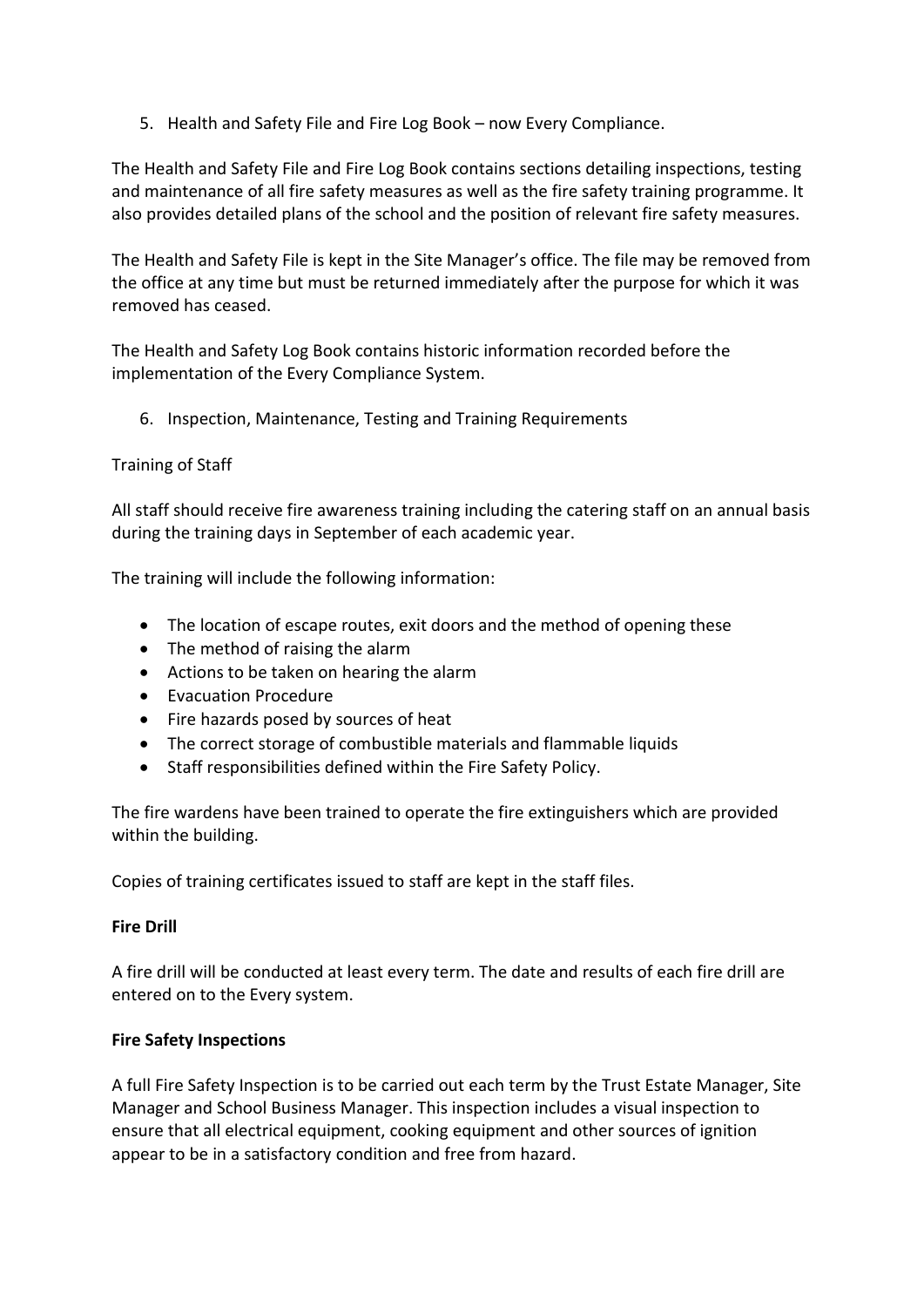The dates and details of these inspections are entered on to the Every system

#### **Fire Alarm Testing**

The fire alarm is tested on a weekly basis using a different call point on a rotational basis. The date and results of each test are entered on to the Every system.

#### **Door Release**

Emergency door release testing is carried out weekly and recorded.

#### **Emergency Lighting**

The emergency lighting is tested on a monthly basis by simulating a local lighting circuit failure. At least each year one of these tests will be carried out during the hours of darkness to ensure that all means of escape routes are suitably illuminated. The date and results of each test are entered on to the Every system.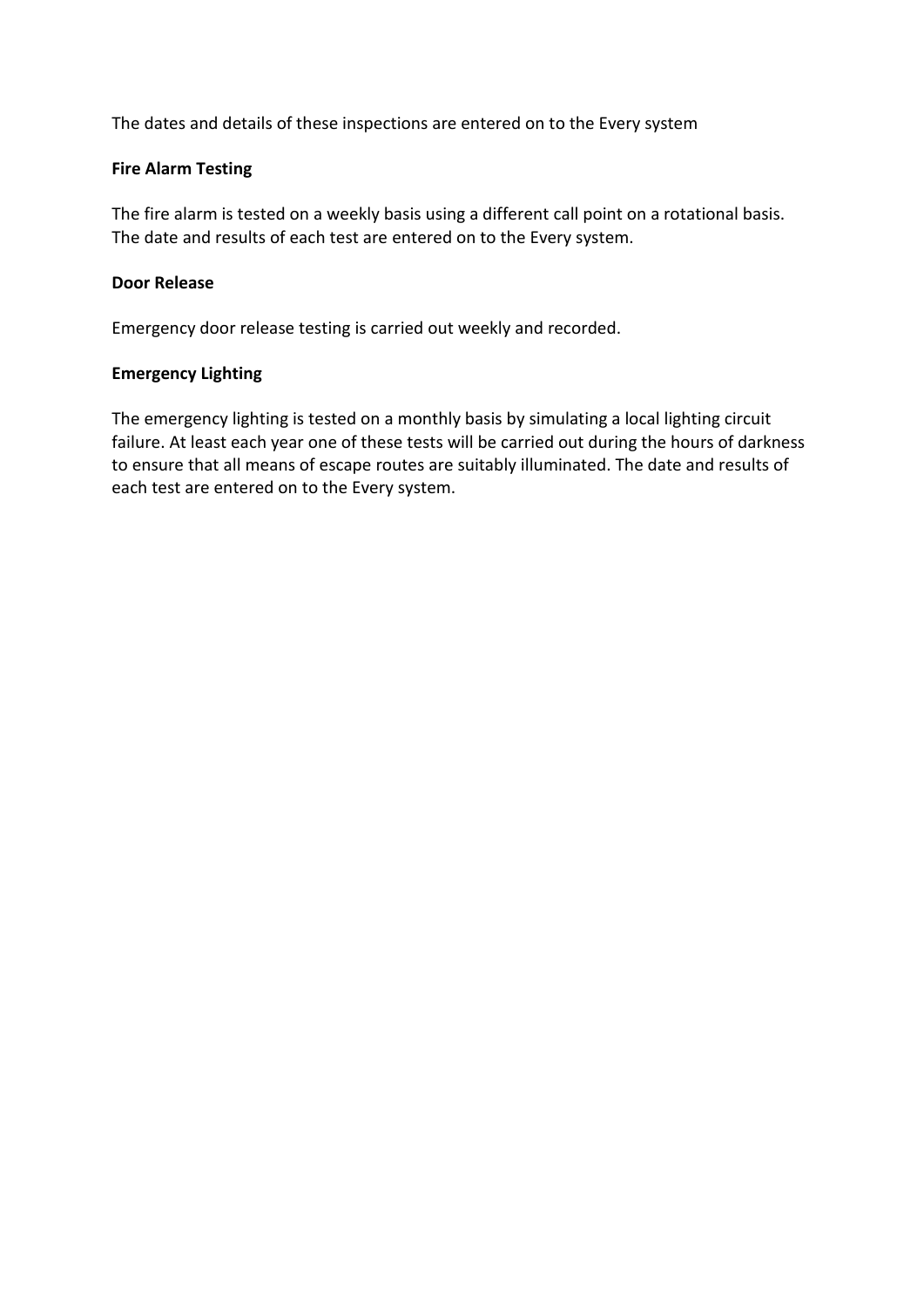# **Appendix 1 – Plan of School fire zones**

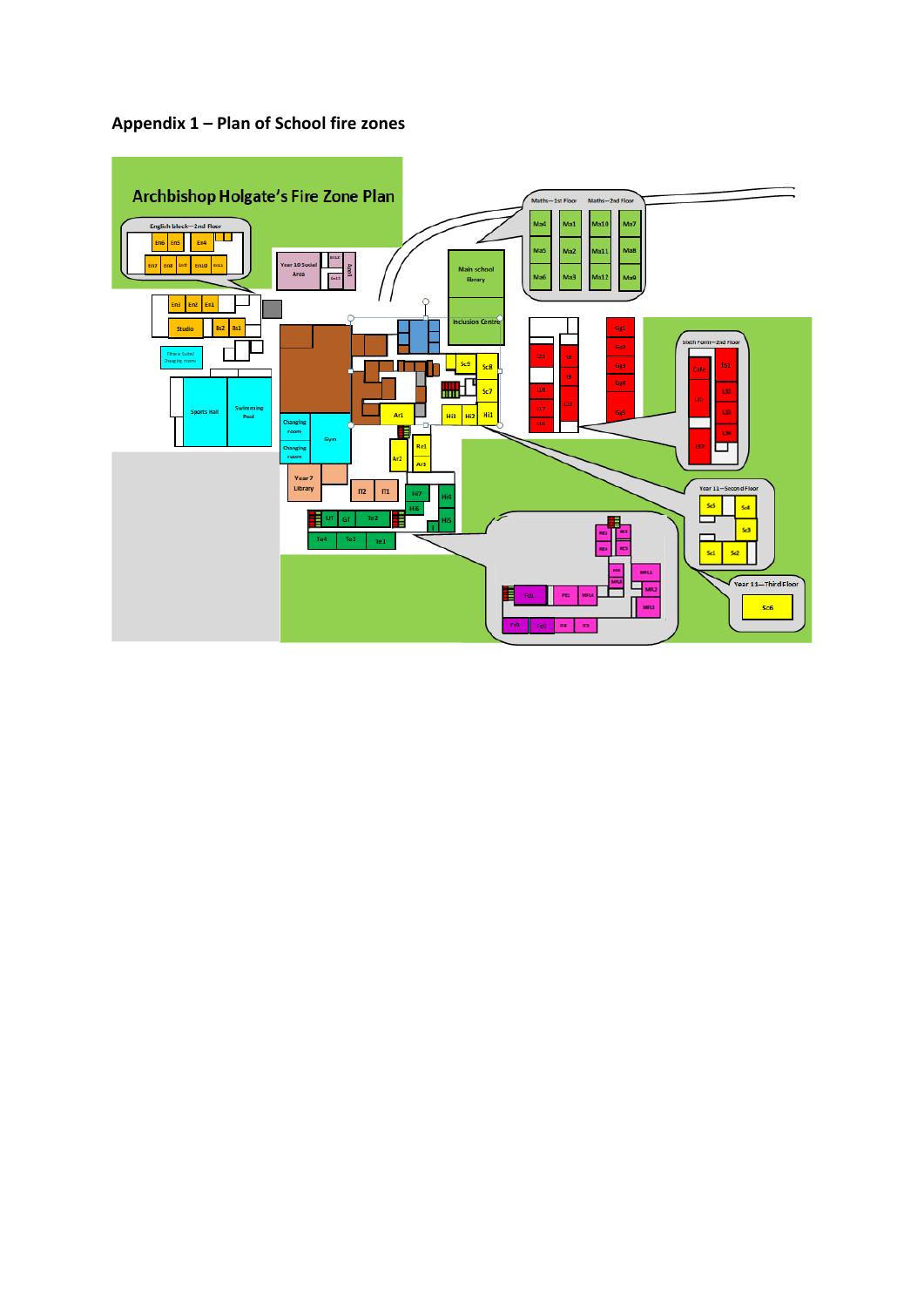#### **Evacuation Procedure**

The overall aim is to save life, therefore evacuation is of paramount importance. Staff are not expected to fight fire nor should they go back into the building.

Anyone discovering fire or smoke should raise the alarm by breaking the glass at the nearest alarm call point.

On hearing the alarm:

Staff will direct children to move quietly to the nearest exit and then walk in single file to the assembly points on the rear field.

Staff will accompany their classes to the assembly points on the back field

staff will visually sweep all toilets, communal areas and other blind sports when vacating the building

Students will line up in their tutor groups at the assembly point and form tutors will join them – Form tutors to take registers and notify of the Head's PA of anyone missing.

Fire Wardens will sweep the corridors, toilets and communal areas to ensure that the building is empty before leaving

Everyone on site, children and adults, must leave by the nearest exit.

The fire service is called automatically

The Site Team notes the location of the alarm and meets the fire service

All staff with visitors in school are responsible for ensuring that they evacuate with them.

Any staff who believes an individual may still be in the building must report to Jacqui Sisson, Head's PA.

Building fire wardens will report to nominated the Head's PA, or nominated representative when absent, to confirm that their building/zone is clear.

Classes and adults should stand still and quiet until asked to re-enter the building.

If any visitors are present, in school, the adult they are working with should ensure that they have signed in and know what to do in the event of an evacuation.

Staff responsible for a visitor should let the Head's PA know if they do not muster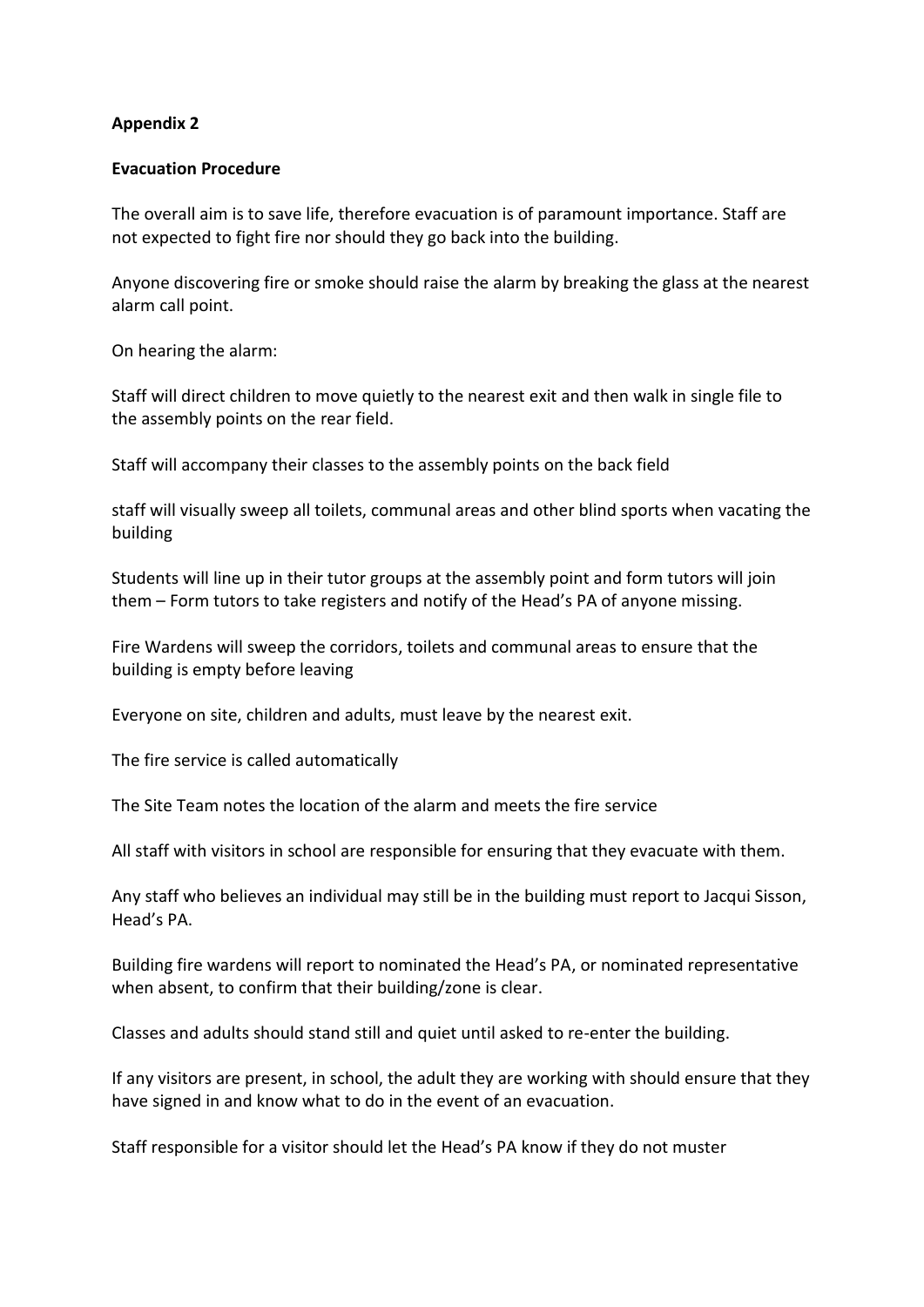#### **Lunchtime Evacuation**

On hearing the alarm:

Children walk quietly to the nearest exit and then walk quietly in single file to the assembly points on the field.

Children will line up in tutor groups – Form tutors to take registers and notify of anyone missing.

Everyone on site, children and adults, must leave by the nearest exit.

Fire Wardens will sweep the corridors, toilets and communal areas to ensure that the building is empty before leaving

The fire service is called automatically

The Site Team notes the location of the alarm and meets the fire service.

Building fire wardens will report to nominated the Head's PA, or nominated representative when absent, to confirm that their building/zone is clear.

Classes and adults should stand still and quiet until asked to re-enter the building.

If any visitors are present, in school, the adult they are working with should ensure that they have signed in and know what to do in the event of an evacuation.

Staff responsible for a visitor should let the Head's PA know if they do not muster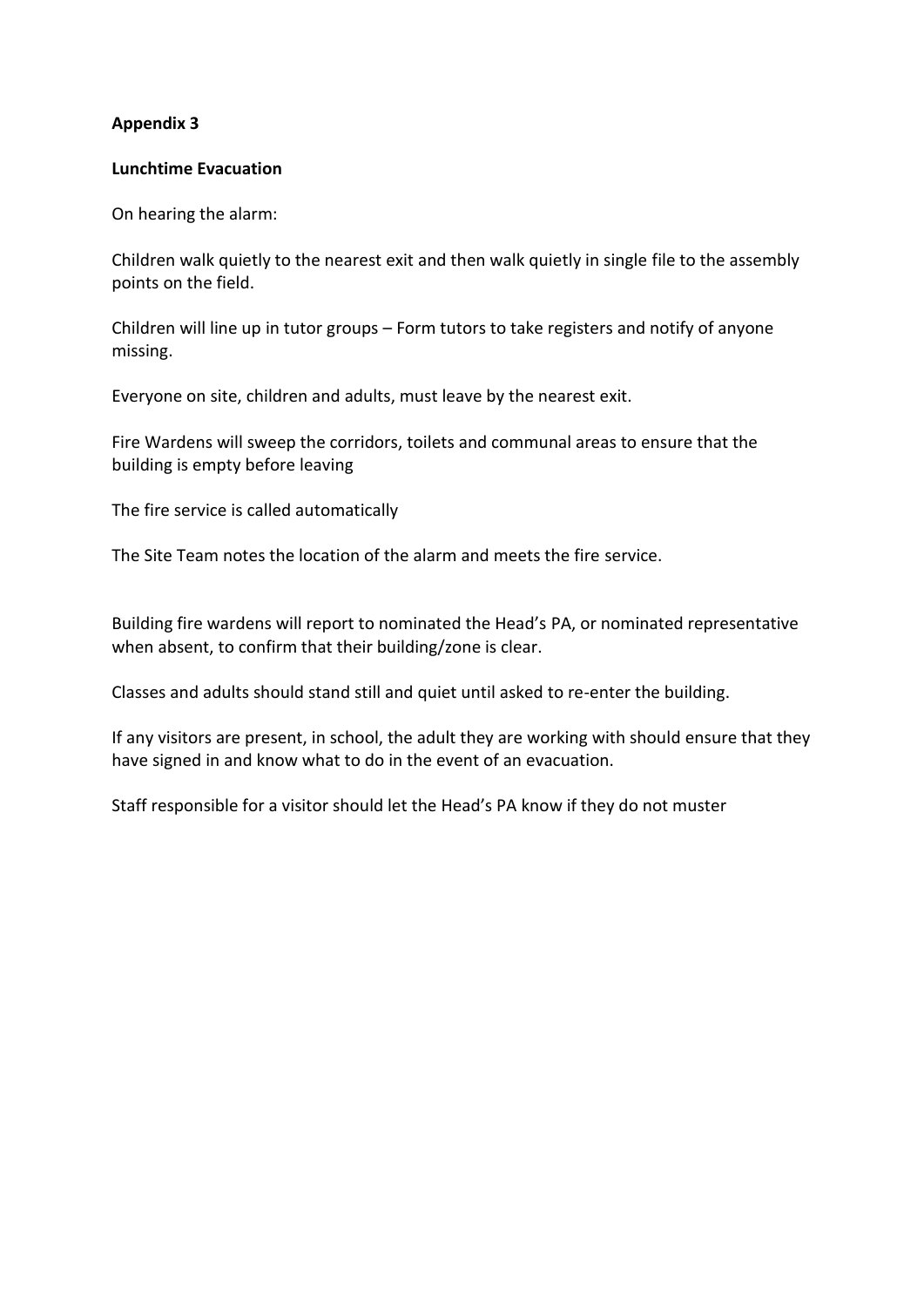#### **Disabled Persons**

All members of staff, pupils or visitors who will have difficulty evacuating the school unaided must be identified upon first arriving at the school in order that specific plans can be made in advance for their safe evacuation in an emergency.

All persons identified should be assigned a nominated 'companion' to assist them from the building to the Assembly Point.

On hearing the alarm, the identified disabled person should:

Be ready to evacuate.

Wait for a nominated 'companion' or an adult to assist them to the nearest fire exit and assembly point.

If the nominated companion is not working in the same space as the identified disabled person, the nearest adult should assist.